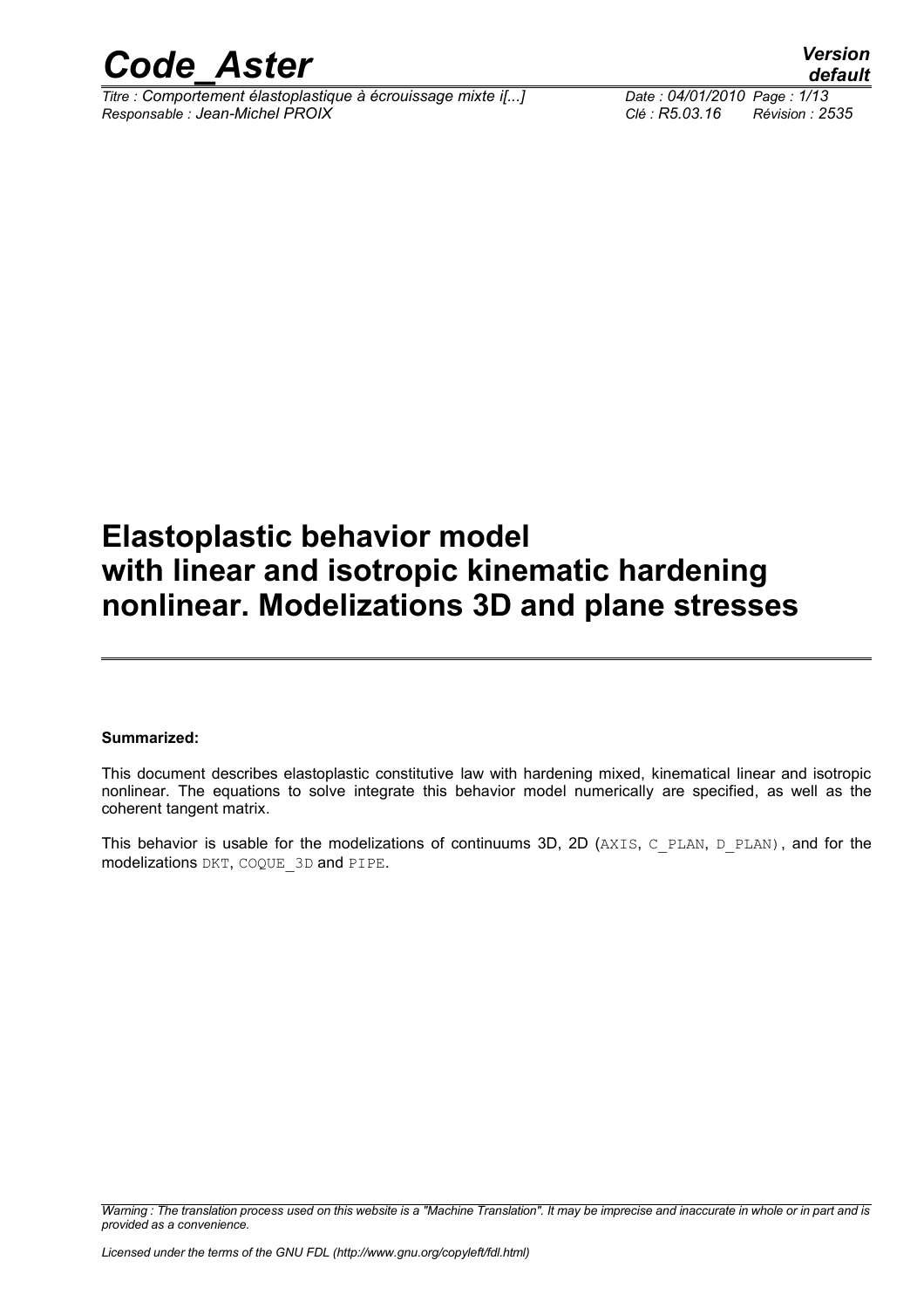*Titre : Comportement élastoplastique à écrouissage mixte i[...] Date : 04/01/2012 Page : 04/01/2010 Page : 168.03.16 Responsable : Jean-Michel PROIX Clé : R5.03.16 Révision : 2535*

### **Contents**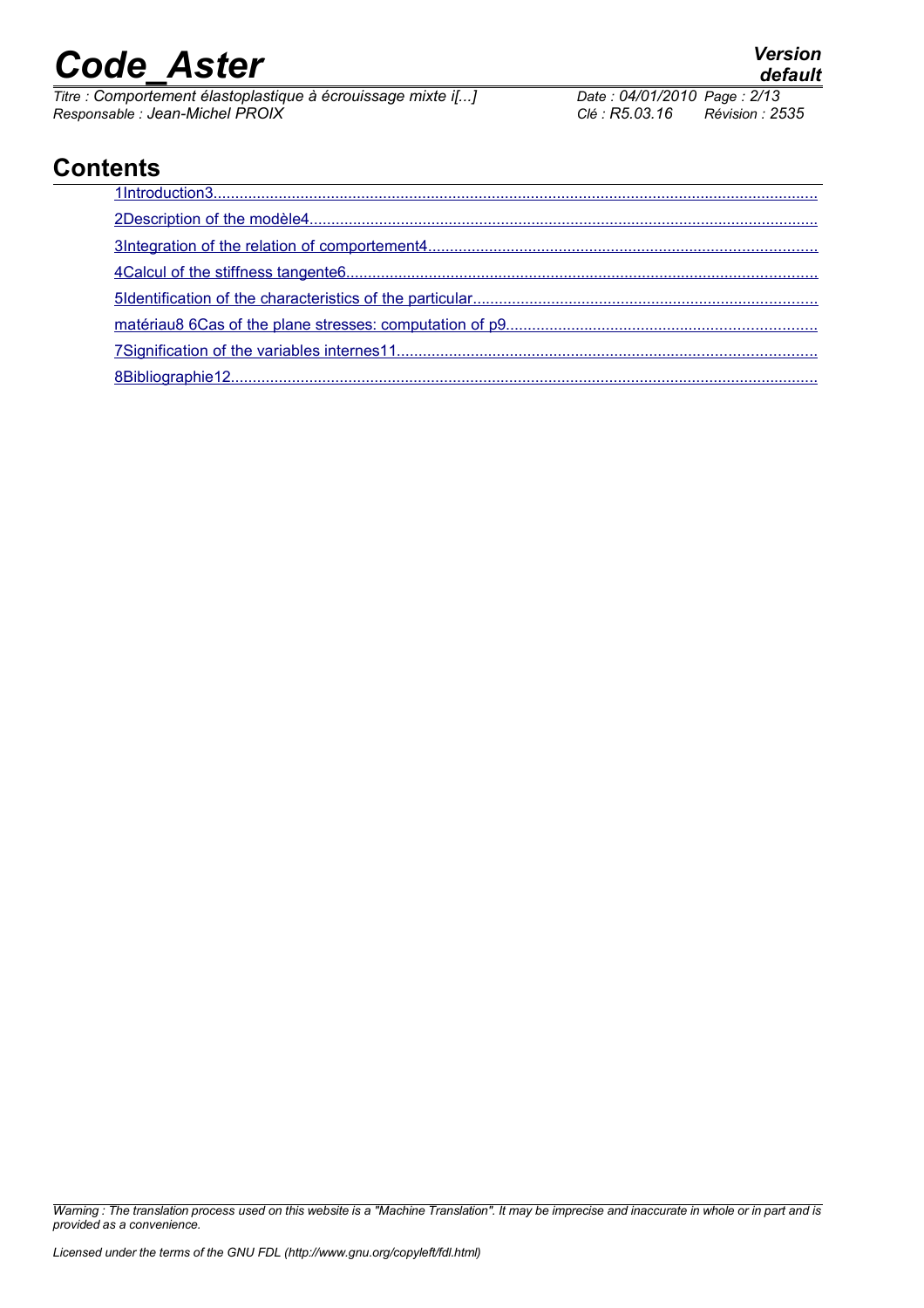*Titre : Comportement élastoplastique à écrouissage mixte i[...] Date : 04/01/2010 Page : 3/13 Responsable : Jean-Michel PROIX Clé : R5.03.16 Révision : 2535*

### **1 Introduction**

<span id="page-2-0"></span>When the way of loading is not monotonous any more, hardenings isotropic and kinematical are not equivalent any more. In particular, one can expect to have simultaneously a kinematical share and an isotropic share. If one seeks to precisely describe the effects of a cyclic loading, it is desirable to adopt modelizations sophisticated (but easy to use) such as the model of Taheri, for example, to see [R5.03.05]. On the other hand, for less complex ways of loading, one can wish to include only one linear kinematic hardening, all nonthe linearities of hardening being carried by the isotropic term. That makes it possible to follow a curve of tension precisely, while representing nevertheless phenomena such as the Bauschinger effect [bib1] (see for example it [Figure 5-a]).

The characteristics of hardening are then given by a curve of tension and a constant, called of Prager, for the linear term of kinematic hardening. They are introduced into command DEFI\_MATERIAU :

| Isotropic hardening linear     | isotropic Hardening nonlinear    |
|--------------------------------|----------------------------------|
| DEFI MATERIAU                  | DEFI MATERIAU                    |
| ECRO LINE                      | TENSION: (SIGM: curve of tension |
| elastic limit<br>SY:           | PRAGER: (C: constant of Prager)  |
| D SIGM EPSI: slope of curve of |                                  |
| tension                        |                                  |
| PRAGER: (C: constant of Prager |                                  |

These characteristics can also depend on the temperature, on condition that employing then the key keys factors ECMI\_LINE\_FO and ECMI\_TRAC\_FO instead of ECRO\_LINE and TENSION. The use of these constitutive laws is available in commands STAT\_NON\_LINE or DYNA\_NON\_LINE :

| Isotropic hardening linear | isotropic Hardening nonlinear |
|----------------------------|-------------------------------|
| STAT NON LINE              | STAT NON LINE                 |
| COMP INCR:                 | COMP INCR:                    |
| RELATION: "VMIS ECMI LINE" | RELATION:                     |
|                            | "VMIS ECMI TRAC"              |

In the continuation of this document, one precisely the model describes combined hardening. One presents then the detail of his numerical integration in restrain with the construction of the coherent tangent matrix. Lastly, a traction test uniaxial pressing illustrates the identification of the characteristics of the material.

*Warning : The translation process used on this website is a "Machine Translation". It may be imprecise and inaccurate in whole or in part and is provided as a convenience.*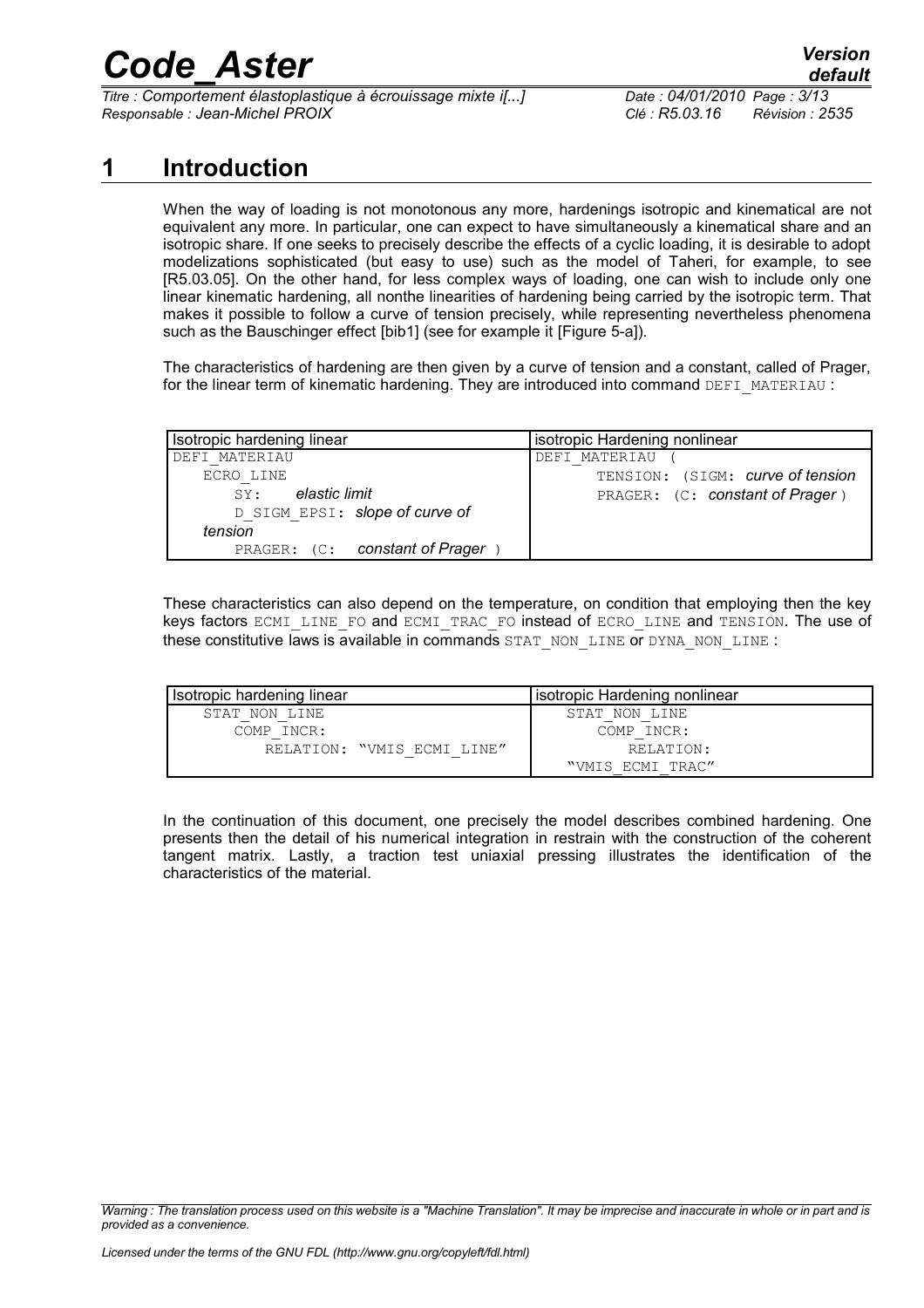*Titre : Comportement élastoplastique à écrouissage mixte i[...] Date : 04/01/2010 Page : 4/13 Responsable : Jean-Michel PROIX Clé : R5.03.16 Révision : 2535*

### **2 Description of the model**

<span id="page-3-1"></span>At any moment, the state of the material is described by the strain  $\epsilon$ , the temperature T, the plastic strain  $\epsilon^{\rm p}$  and the cumulated plastic strain  $|p|$ . The equations of state then define according to these variables of state the stress  $\sigma = \sigma^H \mathbf{Id} + \tilde{\sigma}$  (broken up into hydrostatics parts and deviatoric), the isotropic share of hardening  $R$  and the kinematical share  $\bf{X}$ , so called forced recall:

$$
\sigma^H = \frac{1}{3}tr(\sigma) = K \ tr \Big( \varepsilon - \varepsilon^{\text{th}} \Big) \ \text{avec } \ \varepsilon^{\text{th}} = \alpha \Big( T - T^{ref} \Big) \ \text{Id} \tag{6q 2-1}
$$

$$
\tilde{\sigma} = \sigma - \sigma^H \operatorname{Id} = 2\mu \left( \tilde{\varepsilon} - \varepsilon^p \right) \operatorname{od} \tilde{\varepsilon} = \varepsilon - \frac{1}{3} tr \left( \varepsilon \right) \operatorname{Id} \tag{6q 2-2}
$$

$$
R = R \left( p \right) \tag{6d} 2-3
$$

$$
X = C \varepsilon^{p} \qquad \qquad \text{Eq 2-4}
$$

where  $K, \mu, \alpha, R$  and C are characteristics of the material which can depend on the temperature. More precisely, they are respectively the moduli of compressibility and shears, the average thermal coefficient of thermal expansion (see [R4.08.01]), the isotropic function of hardening and the constant of Prager. As for *T réf* , it is the reference temperature, for which the thermal strain is null.

 $K, \mu$  are connected to the Young modulus  $E$  and the Poisson's ratio by:

$$
3K = 3\lambda + 2\mu = \frac{E}{1 - 2\nu}
$$

$$
2\mu = \frac{E}{1 + \nu}
$$

#### **Note:**

*Concerning the kinematical share of hardening [éq 2-4], one notes that it is linear in this model. In addition, it is necessary to take care of the fact that in certain references, one calls constant of Prager* 2C/3 *and not C . In the same way, for the isotropic function of hardening, the elastic* limit is included there by  $\ R\left( 0 \right) {= {\sigma ^\rm{y}}}$  , certain references treating it except for.

The evolution of the local variables  $\epsilon^p$  et  $p$  is controlled by a normal flow model associated with a plasticity criterion *F* :

$$
F(\sigma, R, \mathbf{X}) = (\tilde{\sigma} - \mathbf{X})_{eq} - R
$$
 with  $\mathbf{A}_{eq} = \sqrt{\frac{3}{2}} \tilde{\mathbf{A}} \cdot \tilde{\mathbf{A}}$  eq 2-5

$$
\dot{\varepsilon}^p = \dot{\lambda} \frac{\partial F}{\partial \sigma} = \frac{3}{2} \dot{\lambda} \frac{\tilde{\sigma} - \mathbf{X}}{(\tilde{\sigma} - \mathbf{X})_{eq}} \tag{6q 2-6}
$$

$$
p = \lambda = \sqrt{\frac{2}{3} \dot{\varepsilon}^p \cdot \dot{\varepsilon}^p}
$$

As for the plastic multiplier  $\dot{\lambda}$ , it is obtained by the condition of following coherence:

$$
\begin{cases}\n\sin F < 0 \text{ or } \dot{F} < 0 \\
\sin F = 0 \text{ et } \dot{F} = 0\n\end{cases}\n\begin{cases}\n\dot{\lambda} = 0 \\
\dot{\lambda} >= 0\n\end{cases}\n\begin{cases}\n\dot{\lambda} = 0\n\end{cases}\n\begin{cases}\n\dot{\lambda} = 0\n\end{cases}\n\begin{cases}\n\dot{\lambda} = 0\n\end{cases}
$$

### **3 Integration of the behavior model**

<span id="page-3-0"></span>to carry out the integration of the constitutive law numerically, one carries out a discretization in time and one adopts a diagram of implicit, famous Eulerian adapted for elastoplastic behavior models.

*Warning : The translation process used on this website is a "Machine Translation". It may be imprecise and inaccurate in whole or in part and is provided as a convenience.*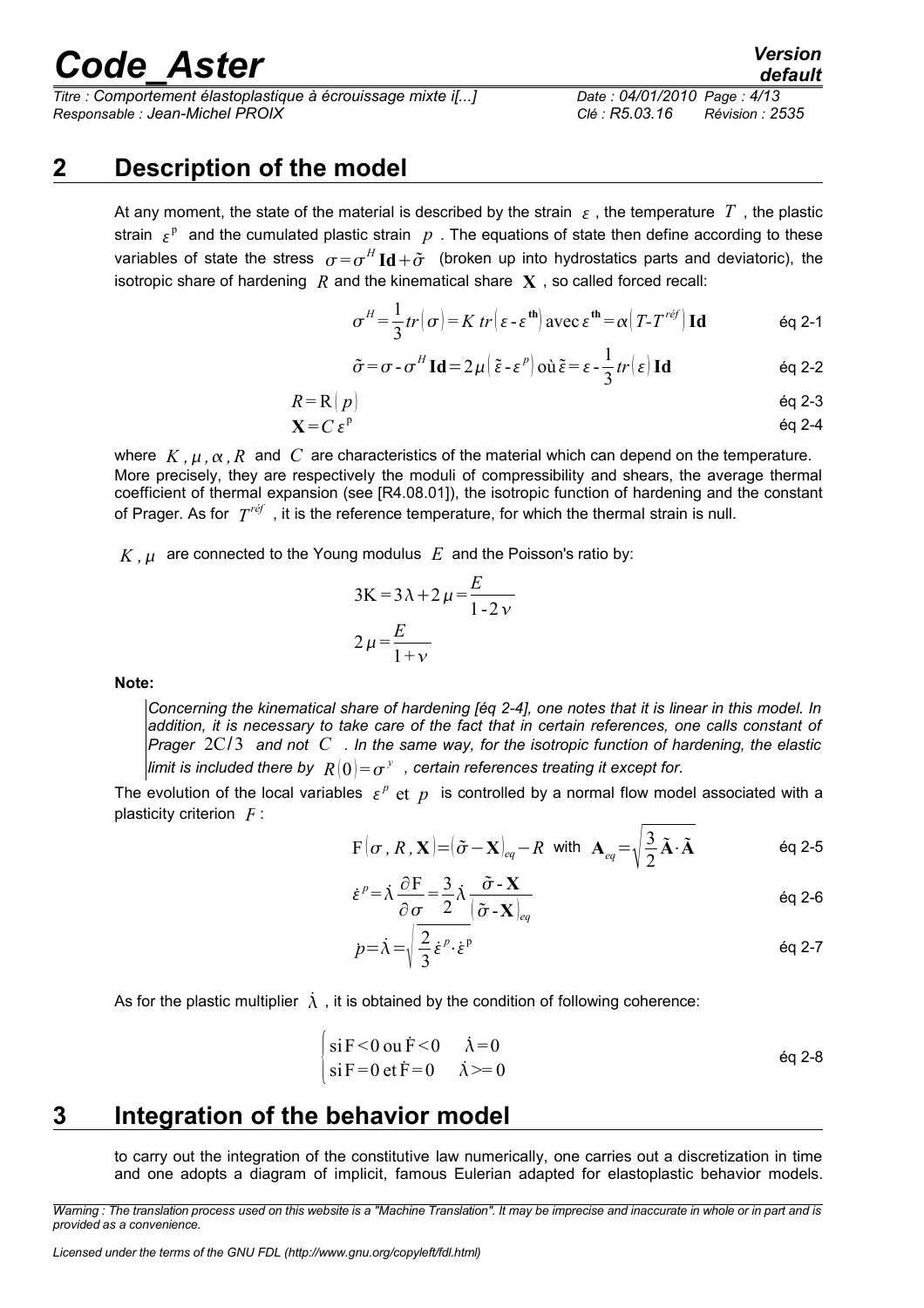| <b>Code Aster</b>                                            | <b>Version</b><br>default         |  |
|--------------------------------------------------------------|-----------------------------------|--|
| Titre : Comportement élastoplastique à écrouissage mixte i[] | Date: 04/01/2010 Page: 5/13       |  |
| Responsable : Jean-Michel PROIX                              | Clé : R5.03.16<br>Révision : 2535 |  |

Henceforth, the following notations will be employed:  $A^+, A$  et  $\Delta A^-$  represent respectively the values of a quantity *A* at the beginning and at the end of time step considered thus that its increment during the step. The problem is then the following: knowing the state at time  $t^-$  as well as the increments of strain  $\Delta \varepsilon$  and temperature  $\Delta T$ , to determine the state at time t as well as the stresses  $\sigma$ .

Initially, one compared to the takes into account the variations of the characteristics temperature by noticing that:

$$
\sigma^H = \frac{K}{K} \sigma^{H^-} + K \operatorname{tr} \left( \Delta \, \varepsilon - \Delta \, \varepsilon^{\text{th}} \right) \tag{6q 3-1}
$$

$$
\tilde{\sigma} = \frac{\mu}{\mu^-} \tilde{\sigma}^- + 2 \mu \left( \Delta \tilde{\epsilon} - \Delta \epsilon^p \right)
$$

$$
\mathbf{X} = \frac{C}{C} \mathbf{X}^- + C \Delta \varepsilon^p \tag{6q 3-3}
$$

Within sight of the equation [éq 3-1], one notes that the hydrostatic behavior is purely elastic. Only the processing of the deviatoric component is delicate. To reduce the writings to come, one introduces  $\tilde{s}^e$  the d processing of the deviatoric component is delicate. To reduce the writings to come, one introduces  $\tilde{s}^e$ the difference  $\tilde{\sigma}$  –  $\mathbf{X}$  in the absence of increment of plastic strains, so that:

$$
\tilde{\sigma} - \mathbf{X} = \underbrace{\frac{\mu}{\mu^-}}_{\tilde{s}'} \tilde{\sigma}^- - \underbrace{\frac{C}{C^-}}_{\tilde{s}'} \mathbf{X}^- + 2 \mu \Delta \tilde{e} - (2 \mu + C) \Delta \varepsilon^p
$$
 eq 3-4

the flow equations [éq 2-6] and [éq 2-7] and the condition of coherence [éq 2-8] are written once discretized and by noticing that  $p = \lambda$ :

$$
\Delta \varepsilon^{p} = \frac{3}{2} \Delta p \frac{\tilde{\sigma} \cdot \mathbf{X}}{(\tilde{\sigma} \cdot \mathbf{X})_{eq}} \tag{6q 3-5}
$$

$$
F \leq 0 \quad \Delta p \geq 0 \quad F \Delta p = 0 \tag{60} \quad \text{Eq the 3-6}
$$

processing of the condition of coherence [éq 3-6] is classical. One starts with test elastic ( $\Delta p = 0$ ) which is well the solution if the plasticity criterion is not exceeded, i.e. if:

$$
F = s_{eq}^{e} - R(p^{-}) \leq 0
$$

In the contrary case, the solution is plastic ( $\Delta p > 0$ ) and the condition of coherence [éq 3-6] is reduced to  $F=0$ . To solve it, one starts by showing that one can bring back oneself to a scalar problem while eliminating  $\|\Delta\varepsilon^p\|$ . Indeed, by taking account of [éq 3-4] and [éq 3-5], one notes that  $\Delta \boldsymbol{\varepsilon}^p$  is collinear to  $\tilde{\boldsymbol{s}}^e$  because:

$$
\Delta \varepsilon^{p} = \frac{3}{2} \frac{\Delta p}{(\tilde{\sigma} - \mathbf{X})_{eq}} \left[ \tilde{s}^{e} - (2\,\mu + C) \Delta \varepsilon^{p} \right]
$$
 eq 3-8

In addition, according to [éq 3-5], the norm of  $\overline{\Delta}\, \epsilon^p\;$  is worth:

$$
(\Delta \varepsilon^{\mathrm{p}})_{eq} = \frac{3}{2} \Delta p \tag{6q 3-9}
$$

One from of thus deduced immediately the statement from  $\|A\|_{\mathcal{E}}^p\|$  according to  $\|A\|_p\|$  :

$$
\Delta \varepsilon^p = \frac{3}{2} \Delta p \frac{\tilde{\mathbf{s}}^e}{s_{eq}^e} \qquad \qquad \text{Eq 3-10}
$$

*Warning : The translation process used on this website is a "Machine Translation". It may be imprecise and inaccurate in whole or in part and is provided as a convenience.*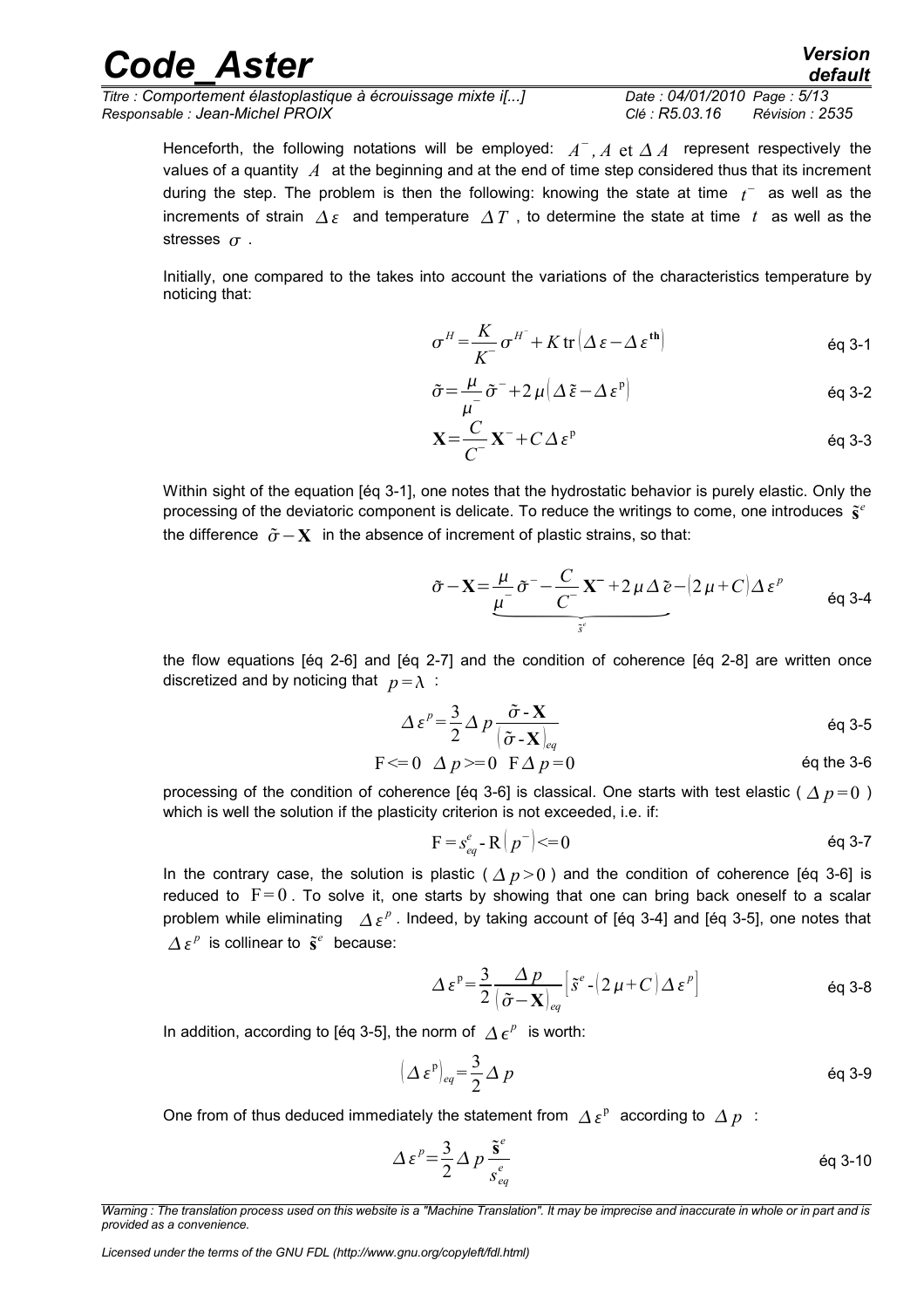*Titre : Comportement élastoplastique à écrouissage mixte i[...] Date : 04/01/2010 Page : 6/13*

*Responsable : Jean-Michel PROIX Clé : R5.03.16 Révision : 2535*

It now only remains to be replaced  $\Delta \varepsilon^{\rm p}$  by its statement [éq 3-10] in the equation [éq 3-4] one obtains:

$$
\tilde{\sigma} - \mathbf{X} = \tilde{s}^e \left[ 1 - \frac{\frac{3}{2} (2 \mu + C) \Delta p}{s_{eq}^e} \right]
$$

while deferring  $\tilde{\sigma}$ -X in the equation  $F=0$ , one brings back oneself to a scalar equation in  $\Delta p$  to solve, namely:

$$
|s_{eq}^{e} - \frac{3}{2}(2\mu + C) \Delta p| - R(p + \Delta p)| = 0
$$
 eq 3-11

Insofar as the function *R* is positive, which one will admit henceforth, there exists a solution  $\Delta p$ with this equation, characterized by:

$$
\frac{3}{2}(2\,\mu+C)\Delta\,p+R\left(p^{-}+\Delta\,p\right)=s_{eq}^{e} \quad \text{where} \ \ 0<\Delta\,p<\frac{2}{3}\frac{s_{eq}^{e}}{2\,\mu+C} \ \text{ for all } 3\text{-}12
$$

Let us note that in the interval specified in [éq 3-12], the solution is single. For details as for the solution of this equation, one will refer to [R5.03.02].

The typical case of the plane stresses is studied with [§6].

### **4 Computation of the tangent stiffness**

<span id="page-5-0"></span>In order to allow a resolution of the total problem (balance equations) by a method of Newton, it is necessary to determine the coherent tangent matrix of the incremental problem. For that, one once more adopts the convention of writing of the symmetric tensors of order 2 in the form of vectors with 6 components. Thus, for a tensor **a** :

$$
\mathbf{a} = \begin{bmatrix} a_{xx} & a_{yy} & a_{zz} \sqrt{2} a_{xy} & \sqrt{2} a_{xz} & \sqrt{2} a_{yz} \end{bmatrix}
$$

If one introduces moreover the hydrostatic vector **1** and the matrix of deviatoric projection **P** :

$$
1 = \begin{bmatrix} 1 & 1 & 1 & 0 & 0 & 0 \end{bmatrix}
$$
  
\n
$$
P = Id - \frac{1}{3} 1 \otimes 1
$$
  
\n
$$
eq 4-2
$$
  
\n
$$
eq 4-2
$$
  
\n
$$
eq 4-2
$$
  
\n
$$
eq 4-3
$$

Then coherent tangent stiffness matrix is written for an elastic behavior:

$$
\frac{\partial s}{\partial \Delta \varepsilon} = K \mathbf{1} \otimes \mathbf{1} + 2 \mu \mathbf{P}
$$

and for a plastic behavior:

$$
\frac{\partial s}{\partial \Delta \varepsilon} = K \, 1 \otimes 1 + 2 \, \mu \left( 1 - \frac{3 \mu \, \Delta \, p}{s_{eq}^e} \right) \mathbf{P} + 9 \, \mu^2 \left( \frac{\Delta \, p}{s_{eq}^e} - \frac{1}{R' \, (p) + \frac{3}{2} (2 \, \mu + C)} \right) \left( \frac{\tilde{\mathbf{s}}^e}{s_{eq}^e} \otimes \frac{\tilde{\mathbf{s}}^e}{s_{eq}^e} \right) \qquad \text{éq the 4-5}
$$

*Warning : The translation process used on this website is a "Machine Translation". It may be imprecise and inaccurate in whole or in part and is provided as a convenience.*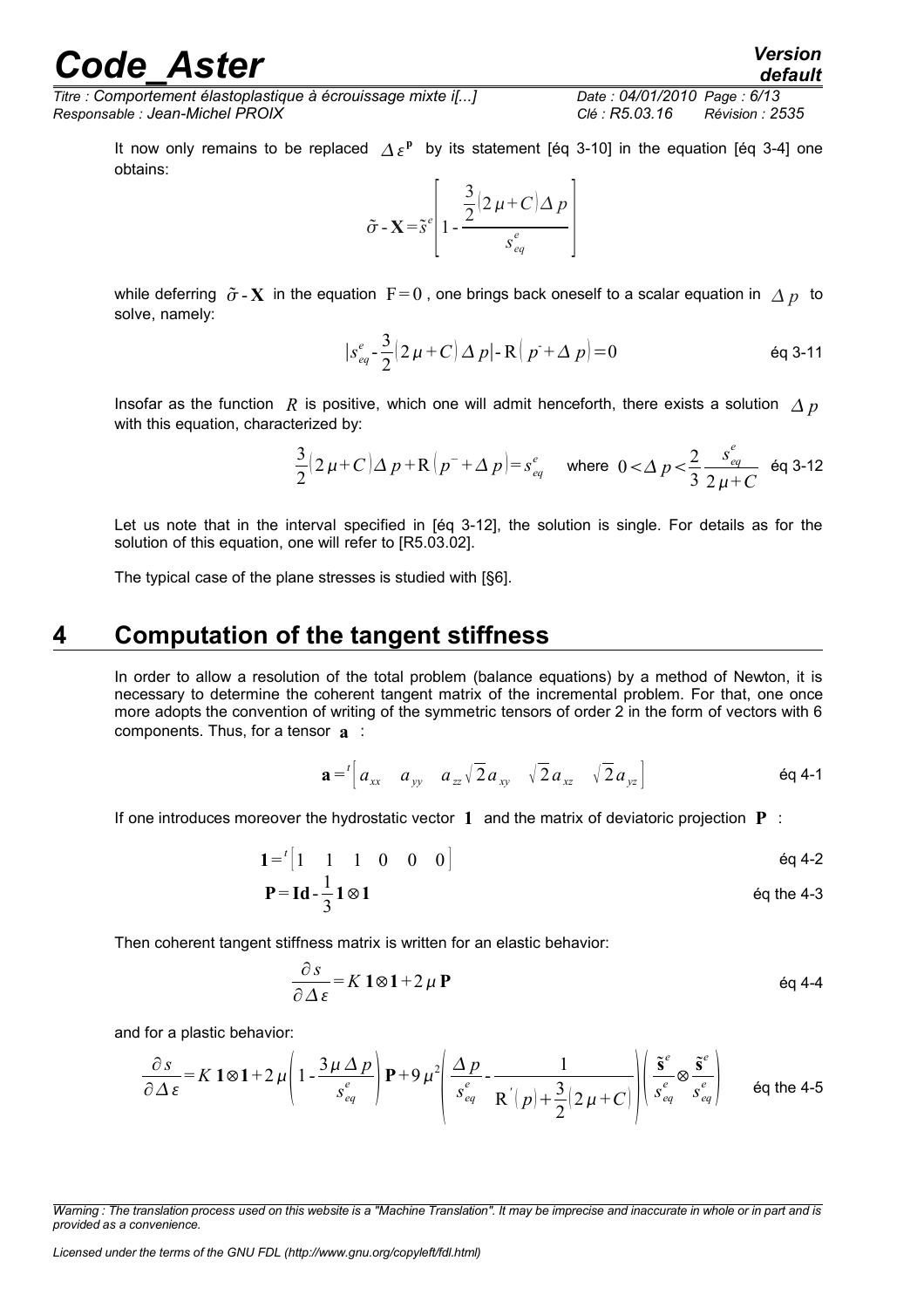*Titre : Comportement élastoplastique à écrouissage mixte i[...] Date : 04/01/2010 Page : 7/13 Responsable : Jean-Michel PROIX Clé : R5.03.16 Révision : 2535*

*default*

initial tangent matrix, used by option RIGI MECA TANG is obtained by adopting the behavior of the preceding step (elastic or plastic, meant by local variable *x* being worth 0 or 1) and while taking  $\Delta p = 0$  in the equation [éq 4-5].

*Warning : The translation process used on this website is a "Machine Translation". It may be imprecise and inaccurate in whole or in part and is provided as a convenience.*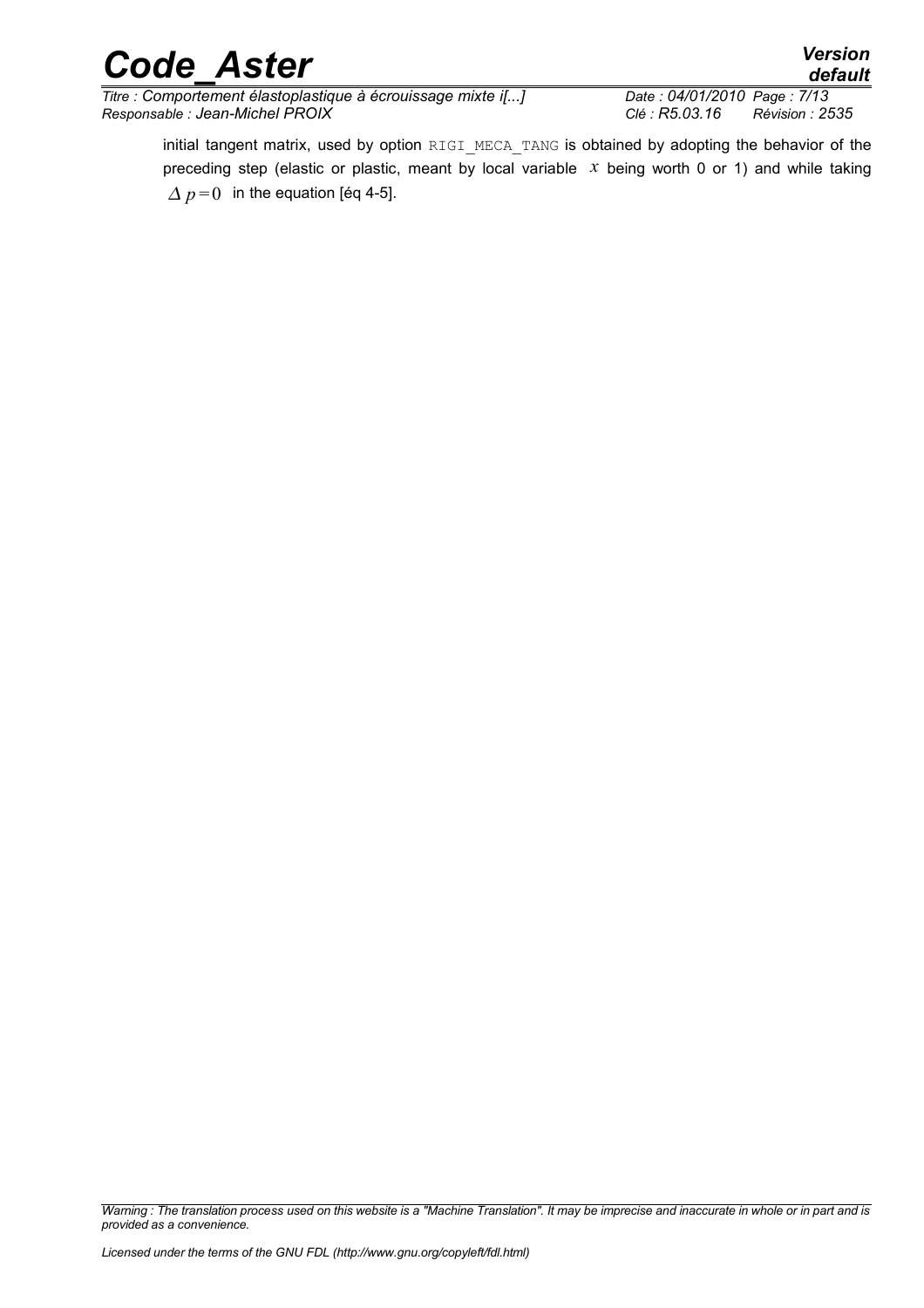*Titre : Comportement élastoplastique à écrouissage mixte i[...] Date : 04/01/2010 Page : 8/13 Responsable : Jean-Michel PROIX Clé : R5.03.16 Révision : 2535*

## *default*

#### **Note:**

*RIGI\_MECA\_TANG is the operator linearized compared to time (cf [R5.03.01], [R5.03.05]) and corresponds to what is called the problem of velocity; in this case, the linearization compared to*  $\Delta u$ , in  $\Delta u = 0$ , provides the same statement.

One now proposes to show the statement [éq 4-5]. By differentiating them [éq 2-1] and [éq 2-2] with fixed temperature, one obtains immediately:

$$
\delta \sigma = |K1 \otimes 1 + 2 \mu \mathbf{P}| \delta \varepsilon - 2 \mu \delta \varepsilon^p
$$

If the mode of behavior is plastic, the incremental flow model [éq 3-10] provides then:

$$
\delta \varepsilon^p = \frac{3}{2} \delta \, p \, \frac{\tilde{\mathbf{s}}^{\mathbf{e}}}{s_{eq}^e} + \frac{3}{2} \Delta \, p \, \delta \left( \frac{\tilde{\mathbf{s}}^{\mathbf{e}}}{s_{eq}^e} \right) \tag{6q 4-7}
$$

As for *dp*, it is obtained by differentiating the implicit equation [eq 3-12]:

$$
\left[\frac{3}{2}(2\mu+C)+R^{'}(p)\right]\delta p=\delta s_{eq}^e
$$

Lastly, it any more but does not remain to provide the variations of  $\tilde{s}^e$ :

$$
\delta \tilde{\mathbf{s}}^{\mathbf{e}} = 2\mu \delta \tilde{\boldsymbol{\varepsilon}} \, ds_{eq}^{e} = 3\mu \frac{\tilde{\mathbf{s}}^{\mathbf{e}}}{s_{eq}^{e}} \cdot \delta \tilde{\boldsymbol{\varepsilon}} \, \delta \left( \frac{\tilde{\mathbf{s}}^{\mathbf{e}}}{s_{eq}^{e}} \right) = \frac{1}{s_{eq}^{e}} \left( 2\mu - 3\mu \frac{\tilde{\mathbf{s}}^{\mathbf{e}}}{s_{eq}^{e}} \otimes \frac{\tilde{\mathbf{s}}^{\mathbf{e}}}{s_{eq}^{e}} \right) \cdot \delta \tilde{\boldsymbol{\varepsilon}} \qquad \text{Eq 4-9}
$$

While replacing then [éq 4-7], [éq 4-8] and [éq 4-9] in [éq 4-6], one obtains well the statement [éq 4-5].

This statement is formally identical to that defined in R5.03.02: [éq 4-3] and is written:

$$
\frac{\partial \sigma}{\partial \Delta \varepsilon} = K \, 1 \otimes 1 + 2 \, \mu \left( 1 - \frac{3 \, \mu \, \xi \, \Delta \, p}{s_{eq}^e} \right) \left( \, \mathrm{Id} - \frac{1}{3} \, 1 \otimes 1 \right) + 9 \, \mu^2 \, \xi \left( \frac{\Delta \, p}{s_{eq}^e} - \frac{1}{R^2 + \frac{3}{2} (2 \, \mu + C)} \right) \left( \frac{\tilde{s}^e}{s_{eq}^e} \otimes \frac{\tilde{s}^e}{s_{eq}^e} \right)
$$

with  $\xi = 1$  if  $\Delta \varepsilon$  led to a plasticization, and  $\xi = 0$  if not.

By means of [eq 3-12], one finds:  
\n
$$
\frac{\partial s}{\partial \Delta \varepsilon} = \lambda^* \vec{\mathbf{1}} \otimes \vec{\mathbf{1}} + 2 \mu^* \mathbf{Id} - \xi \frac{9 \mu^2}{H(p)} \left( 1 - \frac{R'.\Delta p}{R(p)} \right) \frac{1}{R' + \frac{3}{2} (2 \mu + C)} \left( \frac{\sigma^{\text{dev}}}{R(p)} \otimes \frac{\sigma^{\text{dev}}}{R(p)} \right)
$$

with  $\lambda^* = K - \frac{2\mu}{2}$ 3  $G(\Delta p)$  $H(\Delta p)$  $2 \mu^* = 2 \mu \frac{G(\Delta p)}{g(\Delta p)}$  $H(\Delta p)$ for the option  $\textsc{full\_MECA}:\; \bm{\sigma}^{\text{dev}}\!=\!\bm{\tilde{\sigma}}\!-\!\mathbf{X}$ 

for the option <code>RIGI\_MECA\_TANG</code> :  $\boldsymbol{\sigma}^\text{dev}\!=\!\boldsymbol{\tilde{\sigma}}^-\text{-}\mathbf{X}^-$ 

$$
\text{with }\; H\left(\Delta\ p\right) = 1 + \frac{\displaystyle\frac{3}{2}(2\,\mu + C)\,\xi\,\Delta\ p}{\displaystyle R\left(\ p\right)}
$$

*Warning : The translation process used on this website is a "Machine Translation". It may be imprecise and inaccurate in whole or in part and is provided as a convenience.*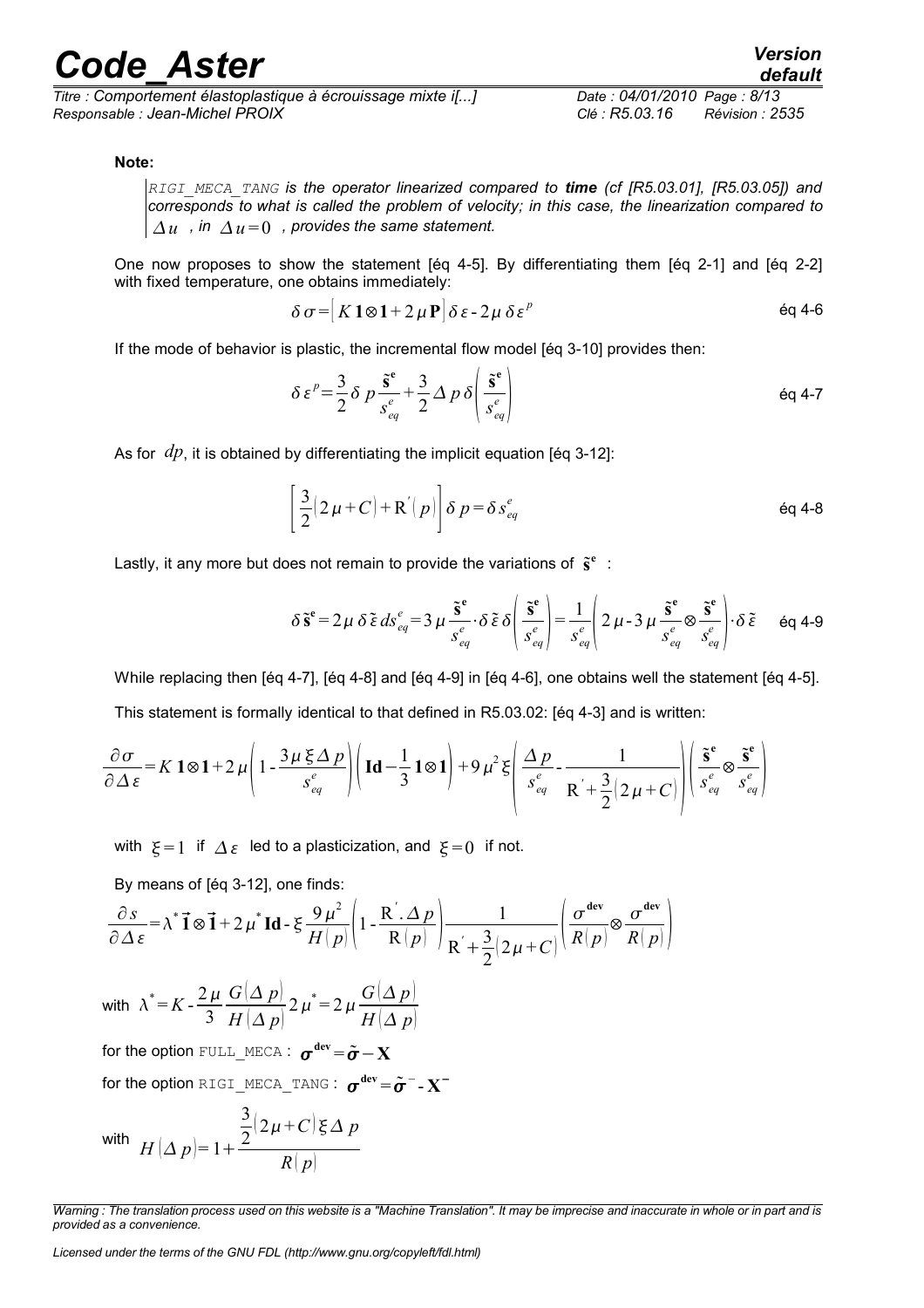*Titre : Comportement élastoplastique à écrouissage mixte i[...] Date : 04/01/2010 Page : 9/13 Responsable : Jean-Michel PROIX Clé : R5.03.16 Révision : 2535*

$$
\text{ and } G(\Delta p) = 1 + \frac{3}{2}C \xi \frac{\Delta p}{R(p)}
$$

### **5 Identification of the characteristics of the material**

<span id="page-8-0"></span>Let us consider a traction test uniaxial pressing, [Figure 5-a]. One proposes to show how it makes it possible to identify the constant of Prager and the isotropic function of hardening. In such a test, the various tensors are with fixed directions, i.e.:

$$
\tilde{\sigma} = \sigma \Delta \mathbf{X} = \mathbf{X} \Delta \varepsilon^{p} = \frac{3}{2} \varepsilon^{p} \mathbf{D} \text{ with } \mathbf{D} = \begin{vmatrix} 2/3 & & \\ & -1/3 & \\ & & -1/3 \end{vmatrix} \qquad \text{Eq. 5-1}
$$

As long as the loading is monotonous, therefore in phase of tension, one obtains the following relations immediately:

$$
p = \varepsilon^p \quad X = \frac{3}{2} C \, \varepsilon^p \quad s^t = \frac{3}{2} C \, \varepsilon^p + \mathcal{R} \left( \varepsilon^p \right) \tag{6q. 5-2}
$$

the constant of Prager is determined by the first plasticization in compression, since one a:

 $\overline{ }$ 

$$
\begin{vmatrix} \sigma_A^t = \frac{3}{2} C \varepsilon_A^p + R \left( \varepsilon_A^p \right) \\ \sigma_A^c = \frac{3}{2} C \varepsilon_A^p - R \left( \varepsilon_A^p \right) \end{vmatrix} \Rightarrow C = \frac{\sigma_A^t + \sigma_A^c}{3 \varepsilon_A^p} \qquad \text{Eq 5-3}
$$



#### **Figure 5-a: Traction test uniaxial pressing**

the curve of hardening  $\sigma^t$  =  $F\big(\varepsilon^p\big)$  is deduced from the curve of tension  $\sigma^t$  =  $F\big(\varepsilon\big)$  provided by the user under key keys ECRO LINE ((SY and D\_SIGM\_EPSI (linear hardening)) or TENSION (unspecified hardening). It finally makes it possible to obtain the isotropic function of hardening by [éq 5-2]:

$$
\mathbf{R} \left( \varepsilon^p \right) = s^t \left( \varepsilon^p \right) - \frac{3}{2} C \, \varepsilon^p \ .
$$

*Warning : The translation process used on this website is a "Machine Translation". It may be imprecise and inaccurate in whole or in part and is provided as a convenience.*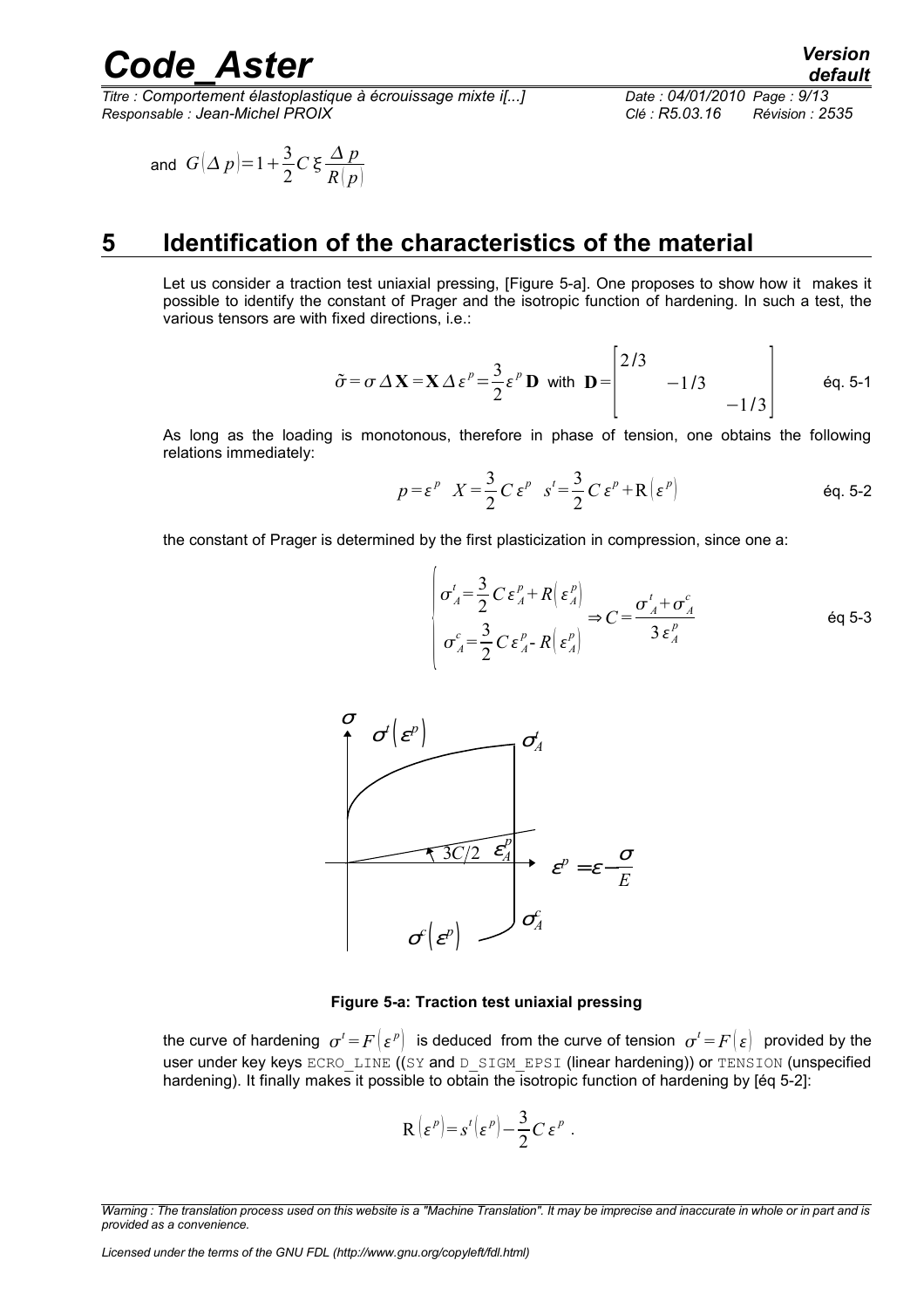*Titre : Comportement élastoplastique à écrouissage mixte i[...] Date : 04/01/2010 Page : 10/13 Responsable : Jean-Michel PROIX Clé : R5.03.16 Révision : 2535*

For the effective computation of R (p), according to the R5.03.02 document, one titrates party of the linearity (ECMI\_LINE) or the linearity per pieces of curve of tension (ECMI\_TRAC):

ECMI\_LINE :

$$
\sigma^{t} = F\left(\varepsilon^{p}\right) = \sigma_{y} + \frac{E.E_{T}}{E-E_{T}} p
$$
\n
$$
R\left(p\right) = \sigma_{y} + \left(\frac{E.E_{T}}{E-E_{T}} - \frac{3}{2}C\right) p = \sigma_{y} + R^{'} \cdot p
$$
\n
$$
\text{Eq the 5-4}
$$

equation [éq 3-12] becomes then:

$$
\frac{3}{2}(2 \mu + C) \Delta p + \sigma_y + R'.(p + \Delta p) = s_{eq}^e
$$

ECMI\_TRAC:

$$
\sigma^{t} = F\left(\varepsilon^{p}\right) = \sigma_{i} + \frac{\sigma_{i+1} - s_{i}}{p_{i-1} - p_{i}}\left(p - p_{i}\right), \text{ pour } p_{i} \leq p \leq p_{i+1}
$$
\n
$$
R\left(p\right) = \sigma_{i} + \frac{\sigma_{i+1} - \sigma_{i}}{p_{i-1} - p_{i}}\left(p - p_{i}\right) - \frac{3}{2}Cp = \sigma_{i} - \frac{\sigma_{i+1} - \sigma_{i}}{p_{i-1} - p_{i}}p_{i} + R^{'}.
$$
\n
$$
p \qquad \text{éq 5-6}
$$

**Note::**

*For the use: the correspondence enters the model of behavior VMIS\_CINE\_LINE and behavior VMIS\_ECMI\_LINE is the following one:*

*With VMIS\_CINE\_LINE , it is necessary to introduce into DEFI\_MATERIAU a linear hardening of slope And by: D\_SIGM\_EPSI : And*

*For VMIS\_ECMI\_LINE , to reproduce same behavior with linear kinematic hardening, it is necessary to give in DEFI\_MATERIAU .*

- *a linear hardening of slope E<sup>T</sup> : D\_SIGM\_EPSI : And*
- *the constant of Prager C : PRAGER : C*

*C* is determined by: 
$$
C = \frac{2}{3} \frac{EE_T}{E - E_T}
$$

It should well be noticed that the identification of  $|C|$  and of  $|R| \{ \varepsilon^{p} \}$  have meaning only in one  $r$ estricted field of strains (small strains). In particular, so  $\sigma^t(\varepsilon^{\,p})$  present an asymptote  $\,\sigma^t_{\max}\,$  for *p sufficiently large, then the kinematical contribution of hardening does not have any more meaning. It is thus advised to restrict itself with the field where hardening is strictly positive.*

### **6 Typical case of the plane stresses: computation of p**

<span id="page-9-0"></span>It is necessary to add to the equations [éq 3-1] with [éq 3-4] the constraint plane  $s_{33}=0$ , which adds an unknown (corresponding strain):

$$
\sigma^H = \frac{K}{K} s^{H^-} + K \operatorname{tr} \left( \Delta \, \varepsilon - \Delta \, \varepsilon^{\text{th}} \right) \tag{60-1}
$$

$$
\tilde{\sigma} = \frac{\mu}{\mu^{-}} \tilde{\sigma}^{-} + 2 \mu \left( \Delta \tilde{\epsilon} - \Delta \epsilon^{p} \right)
$$

*Warning : The translation process used on this website is a "Machine Translation". It may be imprecise and inaccurate in whole or in part and is provided as a convenience.*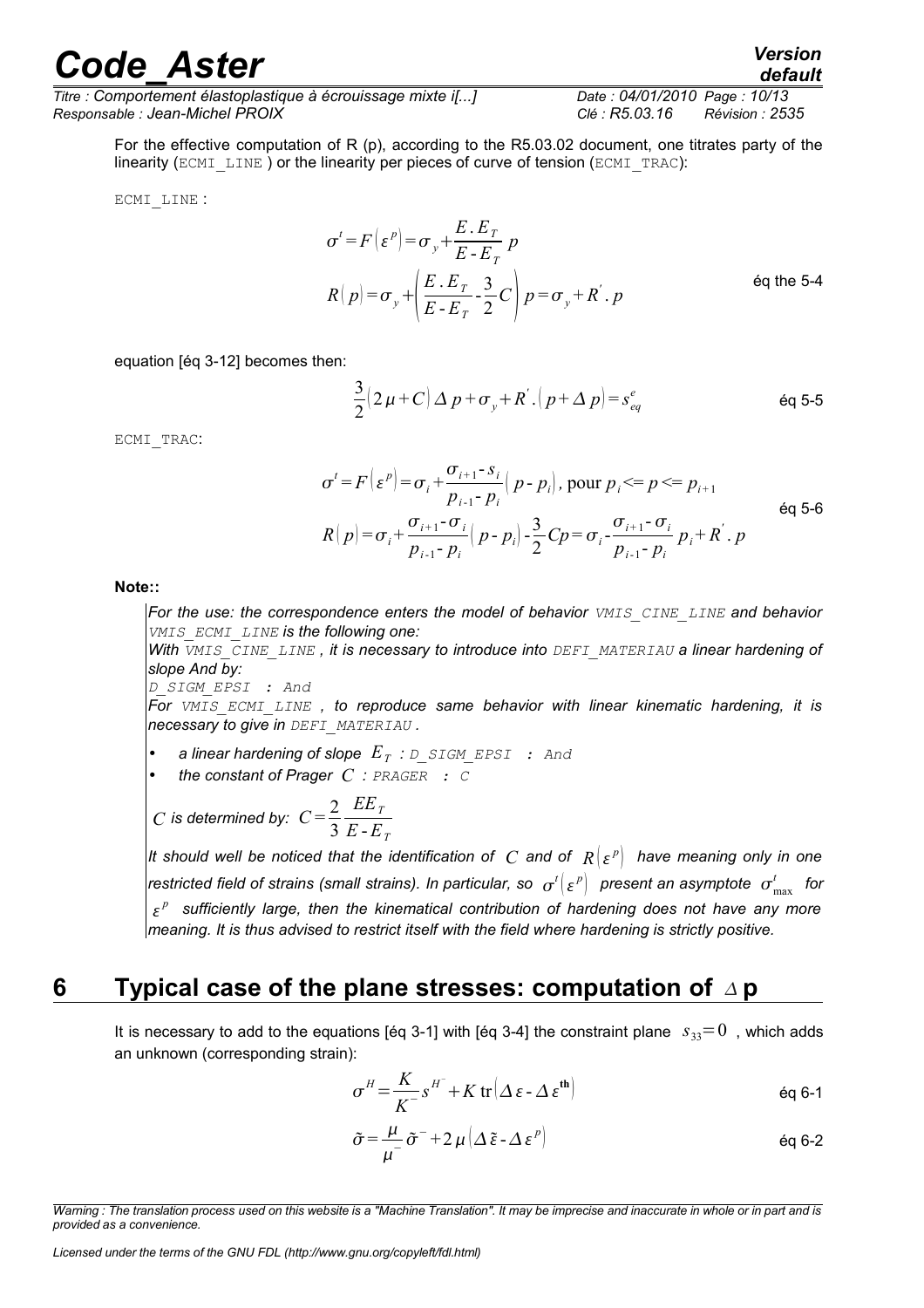*Titre : Comportement élastoplastique à écrouissage mixte i[...] Date : 04/01/2010 Page : 11/13 Responsable : Jean-Michel PROIX Clé : R5.03.16 Révision : 2535*

$$
\mathbf{X} = \frac{C}{C} \mathbf{X}^+ + C \Delta \varepsilon^p \qquad \text{Eq 6-3}
$$

$$
\sigma_{33} = 0 \qquad \qquad \text{eq 6-4}
$$

Then, the equation [éq 3-4] becomes:

$$
\tilde{\sigma} - X = \frac{m}{m} \tilde{\sigma} - \frac{C}{C} X^2 + 2m \tilde{D} \tilde{\epsilon}^c - (2\mu + C) \Delta \epsilon^p + 2\mu \Delta \tilde{\epsilon}^y = \tilde{\sigma}^e - (2\mu + C) \Delta \epsilon^p + 2\mu \Delta \tilde{\epsilon}^y
$$
 eq 6-5

where  $\Delta \tilde{e}^c$  is entirely determined by the elastic behavior:

$$
\Delta \tilde{\varepsilon}_{33}^c = \frac{-\nu}{1-\nu} \left( \Delta \tilde{\varepsilon}_{11}^c + \Delta \tilde{\varepsilon}_{22}^c \right), \Delta \tilde{\varepsilon}_{11}^c = \Delta \tilde{\varepsilon}_{11}^c, \Delta \tilde{\varepsilon}_{22}^c = \Delta \tilde{\varepsilon}_{22}^c
$$

and  $\Delta \tilde{\epsilon}^y =$  $\overline{\phantom{a}}$ 0 0 0 0 0 0  $0 \quad 0 \quad \Delta Y$ is unknown. It is also supposed that  $\sigma_{13} = \sigma_{23} = \varepsilon_{13} = \varepsilon_{23} = 0$ .

One always has:

$$
\Delta \varepsilon^{\mathbf{p}} = \frac{3}{2} \Delta p \frac{\tilde{\sigma} \cdot \mathbf{X}}{(\tilde{\sigma} \cdot \mathbf{X})_{eq}} \qquad \qquad \text{eq 6-6}
$$

$$
F = \sigma_{eq} - R(p) \Longleftrightarrow 0 \Delta p^3 0 \quad F \Delta p = 0 \tag{66-7}
$$

elastic Test:

• If

$$
F = s_{eq}^e - R\left(p^{-}\right) \leq 0 \tag{60.8}
$$

then

$$
\tilde{\sigma} = \tilde{\mathbf{s}}_e \quad \Delta p = 0 \quad \Delta Y = 0 \tag{69}
$$

$$
\sigma^H = \frac{K}{K} \sigma^H + K \operatorname{tr} \left( \Delta \, \varepsilon^c - \Delta \, \varepsilon^{\text{th}} \right) \tag{6q\ 6-10}
$$

• If not, the solution is plastic:  $\Delta p > 0$   $\Delta Y \neq 0$ . One can still bring back oneself to a scalar problem in  $\Delta p$ .

By taking account of [éq 6-5] and [éq 6-6], one notes that  $\tilde{\sigma}-X$  is collinear to  $\tilde{\mathbf{s}}^{\rm e}$ +2 $\mu\,\Delta\,\tilde{\epsilon}^{\,y}$ because:

$$
(\tilde{\sigma} - \mathbf{X}) \left( 1 + \frac{\frac{3}{2} (2 \mu + C) \Delta p}{R(p)} \right) = (\tilde{\sigma} - \mathbf{X}) H (\Delta p) = [\tilde{\mathbf{s}}^e + 2 \mu \Delta \tilde{\boldsymbol{\varepsilon}}^y]^{eq 6q 6-11}
$$

Thus:

$$
\left(\tilde{\sigma}_{33} - X_{33}\right)H\left(\Delta p\right) = \left[\tilde{s}_{33}^e + \frac{4}{3}\mu\Delta Y\right]
$$

We will express the equation [éq 6-12] according to  $\Delta p$  only. According to [éq 6-4]:

$$
\sigma_{33} = 0 = \tilde{\sigma}_{33} + \sigma'' = \tilde{\sigma}_{33} + \sigma_e^H + K \cdot \Delta Y
$$
, with  $\sigma_e^H = \frac{K}{K} \sigma^H + K \text{ tr}(\Delta \varepsilon^c - \Delta \varepsilon^{\text{th}})$  eq 6-13

By means of [éq 6-5], [éq 6-6] and the incompressibility of plastic strains, one can show that:

*Warning : The translation process used on this website is a "Machine Translation". It may be imprecise and inaccurate in whole or in part and is provided as a convenience.*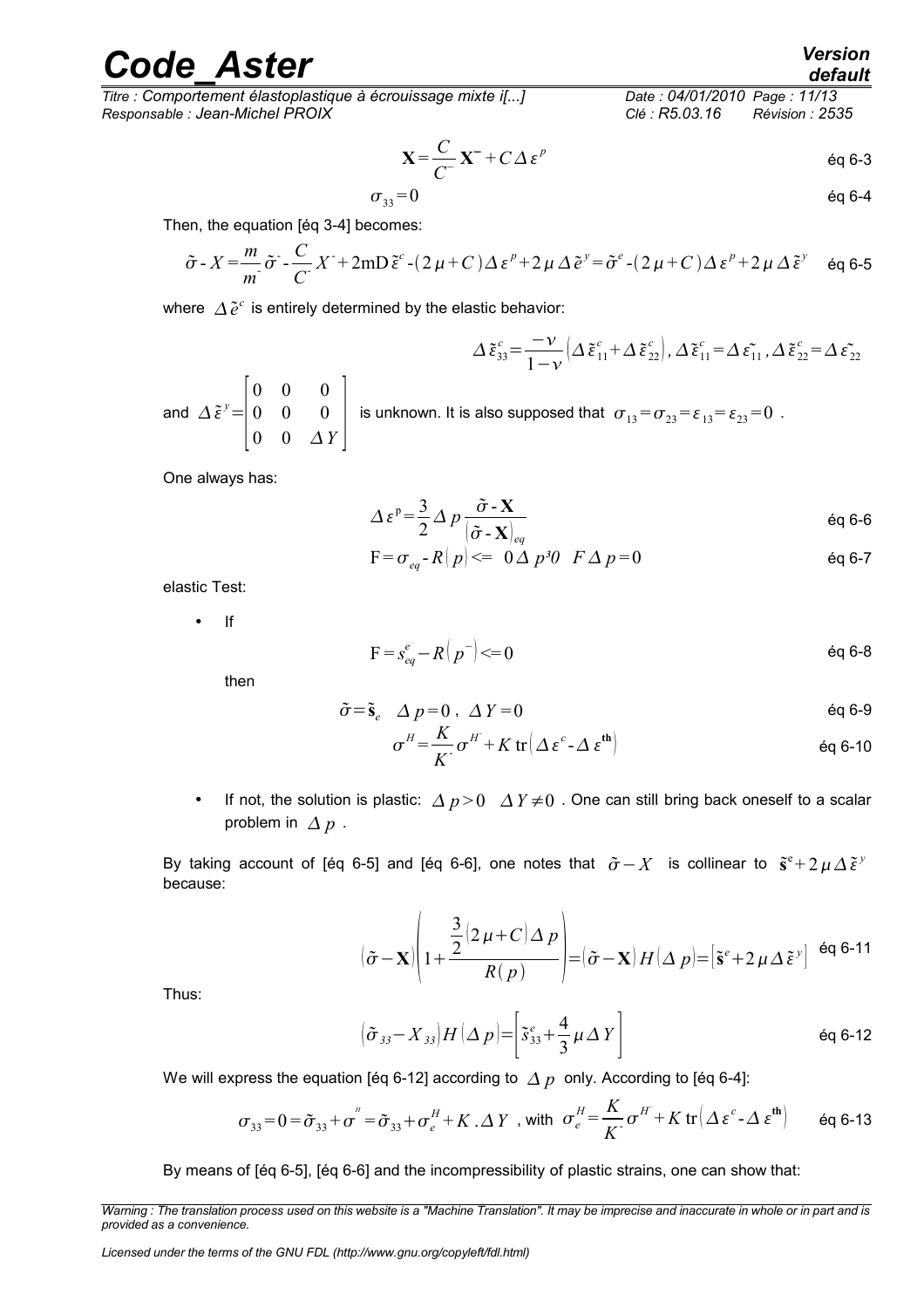*Titre : Comportement élastoplastique à écrouissage mixte i[...] Date : 04/01/2010 Page : 12/13 Responsable : Jean-Michel PROIX Clé : R5.03.16 Révision : 2535*

$$
\tilde{S}_{33}^e + \sigma_e^{\prime\prime} = -\frac{C}{C} X_{33}^-
$$

Then:

$$
\tilde{\sigma}_{33} = \tilde{s}_{33}^e - K \cdot \Delta Y + \frac{C}{C} X_{33}^-
$$

As according to [éq 6-3]:

$$
X_{33} = \frac{C}{C} X_{33}^{-} + C \cdot \Delta \epsilon_{33}^{p} = \frac{C}{C} X_{33}^{-} + C \cdot \frac{3}{2} \Delta p \frac{\tilde{\sigma}_{33} - X_{33}}{R|p|}
$$
 6q 6-16

$$
X_{33}.G(\Delta p) = \frac{C}{C} X_{33} + \frac{3}{2} C \Delta p \frac{\tilde{\sigma}_{33}}{R|p|}, \text{ with } G(\Delta p) = 1 + \frac{3}{2} C \frac{\Delta p}{R|p|} \qquad \text{Eq 6-17}
$$

From [éq 6-12], [éq 6-15], [éq 6-17], one obtains an equation flexible  $\Delta p$  and  $\Delta Y$  :

$$
\Delta Y \cdot \left( \frac{4}{3} \mu + K \frac{H(\Delta p)}{G(\Delta p)} \right) = \left[ \tilde{\mathbf{s}}_{33}^{\text{e}} \left( \frac{H(\Delta p)}{G(\Delta p)} - 1 \right) \right]
$$
éq the 6-18

equation [éq 6-11] makes it possible to obtain the scalar equation in  $\Delta p$  to solve, namely:

$$
(\tilde{\sigma} - \mathbf{X})_{eq} H(\Delta p) = R(p + \Delta p) H(\Delta p) = [\tilde{\mathbf{s}}^e + 2 \mu \Delta \tilde{\mathbf{\epsilon}}^y]_{eq}
$$
 eq 6-19  
Equation in which  $\Delta Y$  is function from  $\Delta p$  the equation [eq 6-18].

As in the case of isotropic hardening, one obtains a scalar equation in  $\Delta p$ , always nonlinear, which is solved by a method of secant.

Once  $\Delta p$  known, the computation of  $\tilde{\sigma}$  and X is carried out from the statement of  $\Delta Y$ , therefore of  $\Delta \varepsilon$  entirely known, by a approach similar to that of the equation [éq 3-10].

$$
\Delta \varepsilon^{p} = \frac{3}{2} \Delta p \frac{\tilde{s}^{e} + 2 \mu \Delta \tilde{\varepsilon}^{y}}{\left|\tilde{s}^{e} + 2 \mu \Delta \tilde{\varepsilon}^{y}\right|_{eq}} = \frac{3}{2} \Delta p \frac{\tilde{\sigma} - X}{H(\Delta p) \left|\tilde{s}^{e} + 2 \mu \Delta \tilde{\varepsilon}^{y}\right|_{eq}} \qquad \text{eq 6-20}
$$

$$
\tilde{\sigma} = \frac{\mu}{\mu^{-}} \tilde{\sigma}^{-} + 2 \mu \left( \Delta \tilde{\epsilon} - \Delta \epsilon^{p} \right)
$$

One obtains while eliminating  $\Delta \varepsilon^p$  from [éq 6-6], [éq 6-3] and [éq 6-2]:

$$
\tilde{\sigma} = \left(\frac{\mu}{\mu^{-}}\tilde{\sigma}^{-} + 2\mu \Delta \tilde{\epsilon}\right) \frac{G(\Delta p)}{H(\Delta p)} + \frac{3}{2} 2\mu \frac{\Delta p}{R(p)H(\Delta p)} \frac{C}{C} \mathbf{X}^{-}
$$
 eq 6-22

$$
\mathbf{X} = \frac{3}{2} C \frac{\Delta p}{R(p) H(\Delta p)} \left( \frac{\mu}{\mu^{-}} \tilde{\sigma}^{-} + 2\mu \Delta \tilde{e} \right) + \left( 1 - \frac{3}{2} C \frac{\Delta p}{R(p) H(\Delta p)} \right) \frac{C}{C^{-}} \mathbf{X}^{-} \qquad \text{Eq 6-23}
$$

### **7 Meaning of the local variables**

<span id="page-11-0"></span>the local variables of the model to Gauss points (VARI ELGA) are for all the modelizations:

- VARI  $1 = p$ : cumulated plastic strain (positive or null)
- VARI  $2 = \mathcal{F}$ : being worth 1 if the Gauss point plasticized during the increment or 0 if not.

*default*

*Warning : The translation process used on this website is a "Machine Translation". It may be imprecise and inaccurate in whole or in part and is provided as a convenience.*